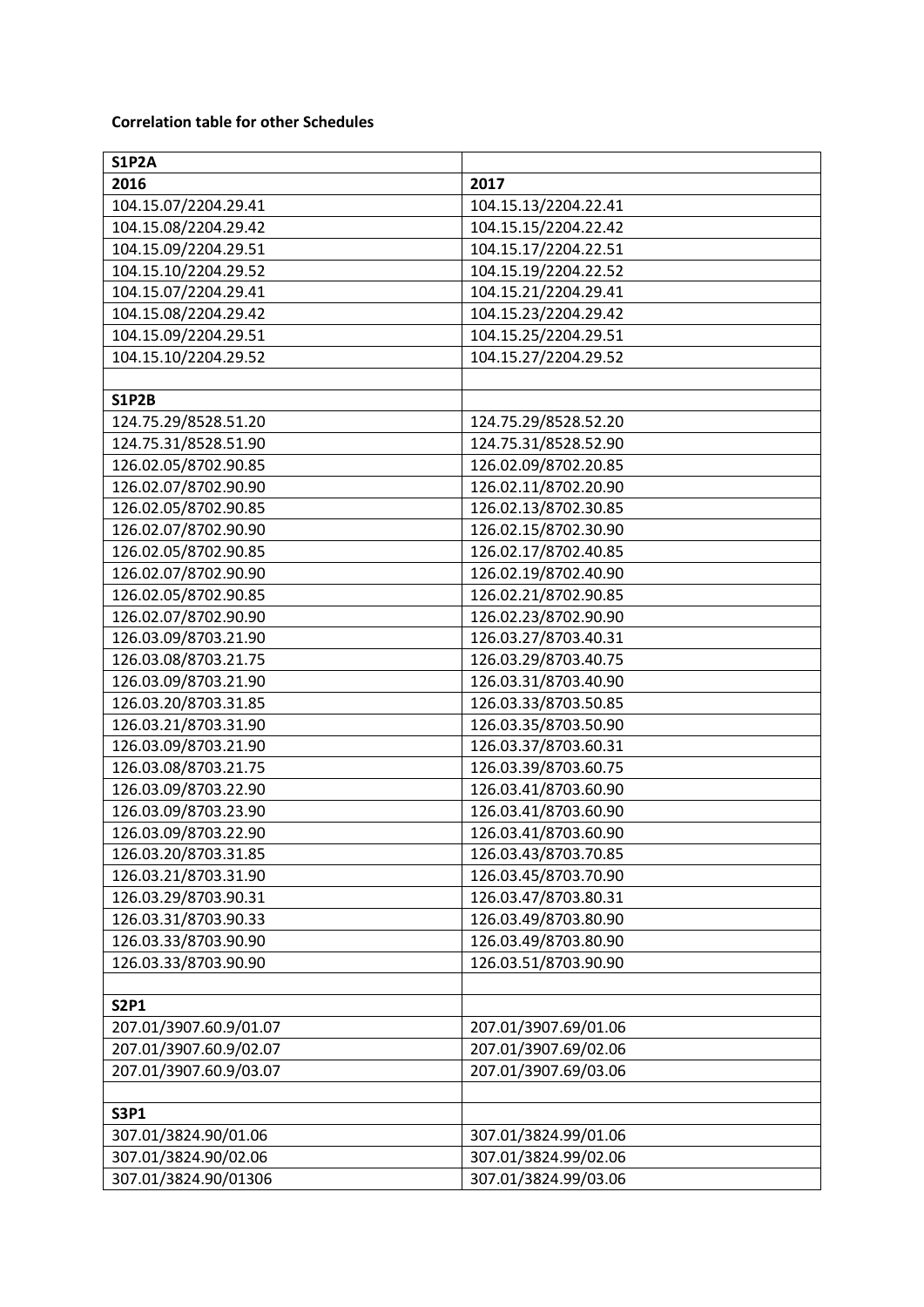| 313.06/6907.90/01.06   | 313.06/69.07/01.04     |
|------------------------|------------------------|
| 316.21/3705.90/01.06   | 316.21/3705.00.9/01.07 |
|                        |                        |
| <b>S6P1</b>            |                        |
| 620.01/104.15.07/06.01 | 620.01/104.15.13/06.01 |
| 620.01/104.15.08/07.01 | 620.01/104.15.15/07.01 |
| 620.01/104.15.09/08.01 | 620.01/104.15.17/08.01 |
| 620.01/104.15.10/09.01 | 620.01/104.15.19/09.01 |
| 620.01/104.15.07/06.01 | 620.01/104.15.21/10.01 |
| 620.01/104.15.08/07.01 | 620.01/104.15.23/11.01 |
| 620.01/104.15.09/08.01 | 620.01/104.15.25/12.01 |
| 620.01/104.15.10/09.01 | 620.01/104.15.27/13.01 |
| 620.04/104.15.07/06.01 | 620.04/104.15.13/06.01 |
| 620.04/104.15.08/07.01 | 620.04/104.15.15/07.01 |
| 620.04/104.15.09/08.01 | 620.04/104.15.17/08.01 |
| 620.04/104.15.10/09.01 | 620.04/104.15.19/09.01 |
| 620.04/104.15.07/06.01 | 620.04/104.15.21/10.01 |
| 620.04/104.15.08/07.01 | 620.04/104.15.23/11.01 |
| 620.04/104.15.09/08.01 | 620.04/104.15.25/12.01 |
| 620.04/104.15.10/09.01 | 620.04/104.15.27/13.01 |
|                        |                        |
| 620.07/104.15.07       | 620.07/104.15.21       |
| 620.07/104.15.07/01.01 | 620.07/104.15.21/01.01 |
| 620.07/104.15.07/01.02 | 620.07/104.15.21/01.02 |
| 620.07/104.15.07/01.03 | 620.07/104.15.21/01.03 |
| 620.07/104.15.07/01.04 | 620.07/104.15.21/01.04 |
| 620.07/104.15.07/01.05 | 620.07/104.15.21/01.05 |
| 620.07/104.15.07/01.06 | 620.07/104.15.21/01.06 |
| 620.07/104.15.07/01.07 | 620.07/104.15.21/01.07 |
| 620.07/104.15.07/01.08 | 620.07/104.15.21/01.08 |
| 620.07/104.15.07/01.09 | 620.07/104.15.21/01.09 |
|                        |                        |
| 620.07/104.15.08       | 620.07/104.15.23       |
| 620.07/104.15.08/02.01 | 620.07/104.15.23/02.01 |
| 620.07/104.15.08/02.02 | 620.07/104.15.23/02.02 |
| 620.07/104.15.08/02.03 | 620.07/104.15.23/02.03 |
| 620.07/104.15.08/02.04 | 620.07/104.15.23/02.04 |
| 620.07/104.15.08/02.05 | 620.07/104.15.23/02.05 |
| 620.07/104.15.08/02.06 | 620.07/104.15.23/02.06 |
| 620.07/104.15.08/02.07 | 620.07/104.15.23/02.07 |
| 620.07/104.15.08/02.08 | 620.07/104.15.23/02.08 |
|                        |                        |
| 620.09/104.15.09       | 620.09/104.15.25       |
| 620.09/104.15.09/01.01 | 620.09/104.15.25/01.01 |
| 620.09/104.15.09/01.02 | 620.09/104.15.25/01.02 |
|                        |                        |
| 620.09/104.15.10       | 620.09/104.15.27       |
| 620.09/104.15.10/02.01 | 620.09/104.15.27/02.01 |
| 620.09/104.15.10/02.02 | 620.09/104.15.27/02.02 |
| 620.11/104.15.07/01.01 | 620.11/104.15.21/01.01 |